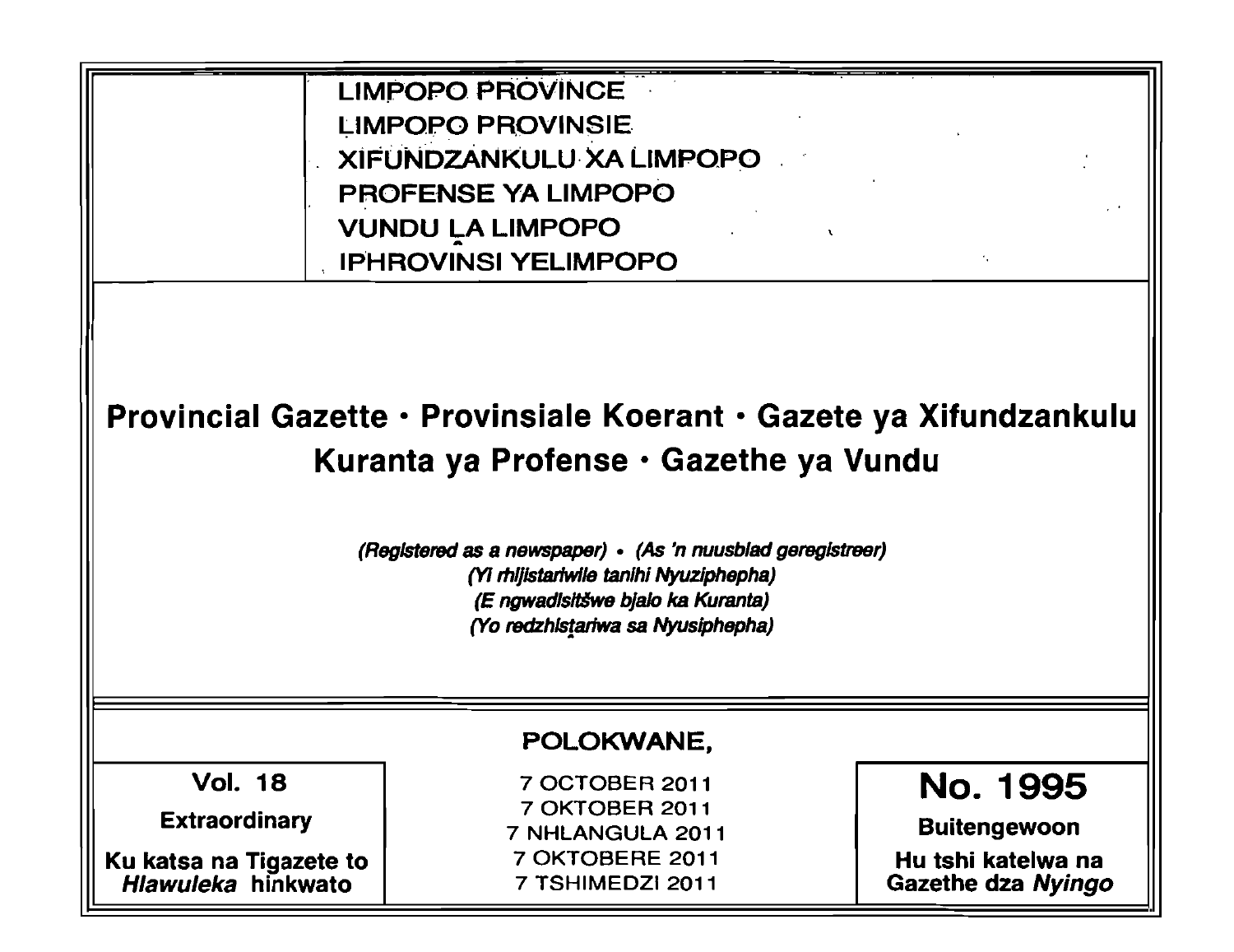#### IMPORTANT NOTICE

The Government Printing Works will not be held responsible for faxed documents not received due to errors on the fax machine or faxes received which are unclear or incomplete. Please be advised that an "OK" slip, received from a fax machine, will not be accepted as proof that documents were received by the GPW for printing. If documents are faxed to the GPW it will be the sender's responsibility to phone and confirm that the documents were received in good order.

Furthermore the Government Printing Works will also not be held responsible for cancellations and amendments which have not been done on original documents received from clients.

| No. | <b>CONTENTS · INHOUD</b> | Page<br>No. | Gazette<br>No. |
|-----|--------------------------|-------------|----------------|
|     | <b>GENERAL NOTICE</b>    |             |                |
| 309 |                          | з           | 1995           |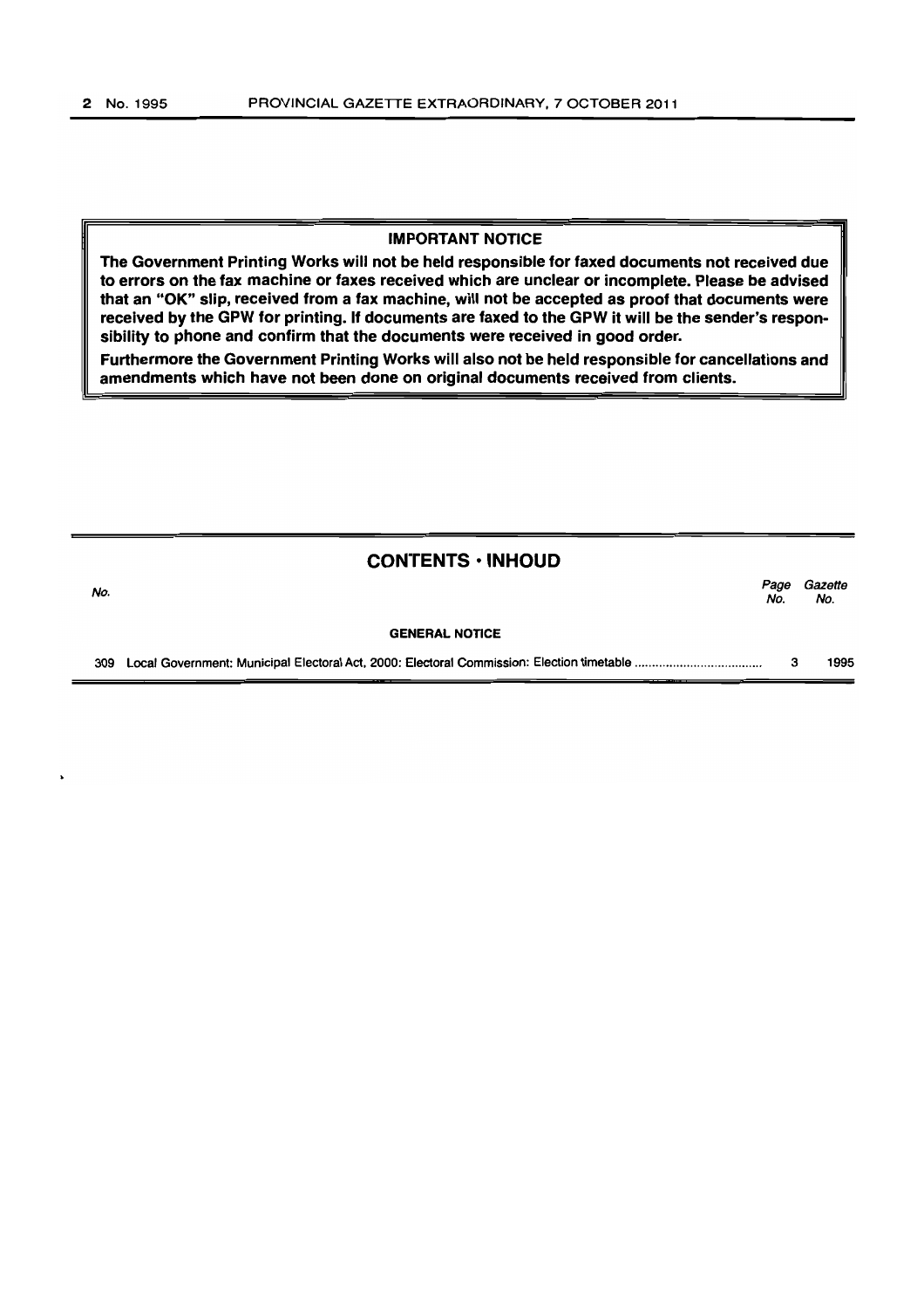# GENERAL NOTICE

## GENERAL NOTICE 309 OF 2011

# ELECTORAL COMMISSION

# ELECTION TIMETABLE

The Electoral Commission hereby gives notice that it has in terms of section 11 of the Local Government: Municipal Electoral Act, 2000, compiled the election timetable set out below to apply to the municipal by-elections to be held on 9 November 2011 in respect of Ward 1 of the Greater Tzaneen [LlM333] Municipality as proclaimed by Provincial Notice numbers 299 of 2011 as published in the Provincial Gazette No. 1989 of the Limpopo Province respectively, dated 30 September 2011. A reference to "section" in this election timetable is a reference to that section in the Local Government: Municipal Electoral Act, 2000 (Act No. 27 of 2000).

# Cut-off time for act to be performed

1 An act required in terms of this Act to be performed by not later than a date in the election timetable must be performed before 17:00 on that date, unless otherwise specified.

## Certification of the voters' roll

2 By 6 October 2011 the chief electoral officer must certify the segments of the voters' roll for the voting districts to be used in the by-elections in terms of section 6(2)(a).

# Notice that lists of addresses of voting stations are available for inspection

3 By 6 October 2011 the chief electoral officer must give notice that copies of a list of voting stations and their addresses will be available for inspection at the office of the Commission's local representative in terms of section 19(5).

#### Notice of route of mobile voting stations

4 If the Commission decides to use mobile voting stations in the byelections, the Commission must by 6 October 2011 give notice of the route, including the locations and estimated times of stopping of each mobile voting station in terms of section 22(1).